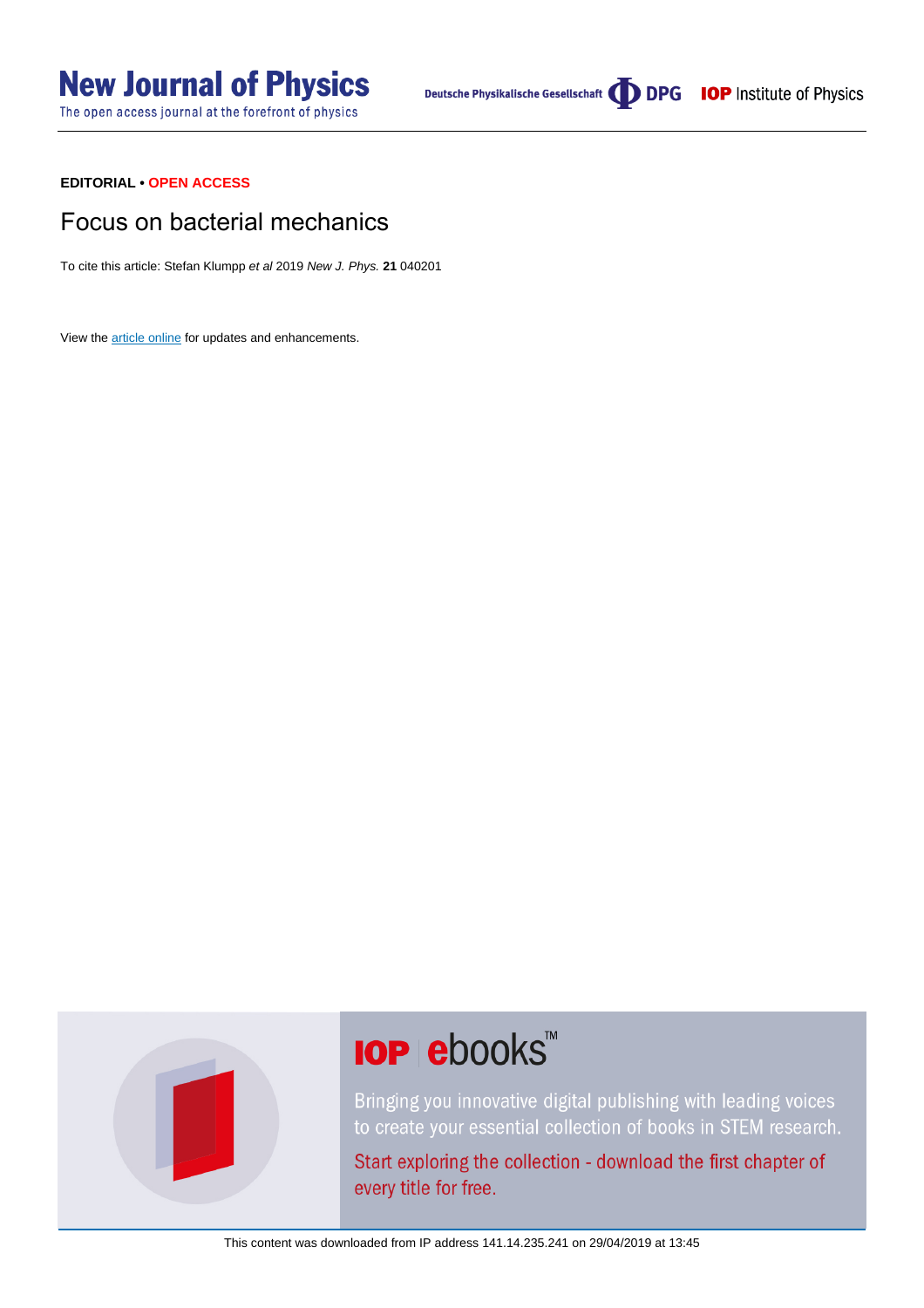EDITORIAL

## **New Journal of Physics**

The open access journal at the forefront of physics

## CrossMark

OPEN ACCESS

PUBLISHED 11 April 2019

## Focus on bacterial mechanics

#### Stefan Klumpp $^{1,2}$ , Albert Sirvaporn $^3$  and Sven van Teeffelen $^4$

- <sup>1</sup> Institute for the Dynamics of Complex Systems, University of Göttingen, Göttingen, Germany
- <sup>2</sup> Max Planck Institute of Colloids and Interfaces, Potsdam, Germany
- <sup>3</sup> Departments of Physics & Astronomy and Molecular Biology & Biochemistry, University of California, Irvine, CA, United States of America
- Microbial Morphogenesis and Growth Laboratory, Institut Pasteur, Paris, France

the terms of the [Creative](http://creativecommons.org/licenses/by/3.0) [Commons Attribution 3.0](http://creativecommons.org/licenses/by/3.0) [licence.](http://creativecommons.org/licenses/by/3.0) Any further distribution of this work must maintain attribution to the

author(s) and the title of the work, journal citation

Original content from this work may be used under



and DOI.

All living organisms are subject to mechanical forces, while also generating such forces themselves. These forces shape their behavior on a broad range of length and time scales, from the molecular scale to the scale of whole organisms. Forces are key ingredients to the stepping of molecular motors, the motility of cells, the connectivity of tissues, morphogenesis and differentiation in development, and the activity and material properties of soft and hard tissues  $[1-6]$  $[1-6]$  $[1-6]$  $[1-6]$  $[1-6]$ . With the development of techniques to probe forces and to image deformations on the cellular level, the mechanics of cells has come to center stage over the last 30 years. For eukaryotic cells and tissues, such studies are now well established and form a core area of cellular biophysics.

The mechanical properties of bacteria and multicellular bacterial populations, however, have been studied much less and are much less understood. This discrepancy between our mechanical knowledge about eukaryotic cells and bacteria is mostly based on two interconnected reasons: one is the smaller size of bacteria, about an order of magnitude in linear size or three orders of magnitude in volume. This property meant that until recently, the intracellular structures of bacteria were below the resolution limit of optical microscopy. Related to that inability to observe intracellular structures such as a cytoskeleton or organelles was the widespread belief that such structures were absent in bacterial cells, which were often viewed as'bags of enzymes'.

This situation has changed dramatically in recent years, as advances in experimental and theoretical approaches have made it possible to explore the role of mechanical forces in bacteria as well as to resolve the underlying subcellular structures[[7,](#page-3-0) [8](#page-3-0)]. New themes of mechanical research on bacteria have emerged, often in analogy to the corresponding lines of research in the eukaryotic word: Bacteria were found to have abundant subcellular structures ranging from protein complexes via cytoskeletal filaments to the nucleoid and organelles [[9](#page-3-0)–[13](#page-3-0)]. Likewise, a variety of force-generating molecular machinery is characterized including the molecular motors of bacterial motility such as pili and flagella [[14,](#page-3-0) [15](#page-3-0)], which allow bacteria to move in viscous environments, to swim against fluid flow and to penetrate host tissues in pathogenesis; the machinery of plasmid and chromosome segregation, which works against entropic and steric barriers[[16](#page-3-0)]; and the machinery of cell wall synthesis and remodeling, which can cope with large mechanical stresses in the cell wall [[17](#page-3-0)]. On a multicellular scale, biofilms are now understood as tissue-like multicellular structures[[18,](#page-3-0) [19](#page-3-0)]. These structures include an extracellular matrix, which is a key determinant of the mechanical properties of the biofilm, and mechanical forces have key roles in its morphogenesis[[7](#page-3-0)].

In general, forces do not only pose barriers, but they also provide the cells mechanisms to sense their environments, their neighboring cells, and quite possibly even their own intracellular organization. For example, magnetotactic bacteria exploit the Earth's magnetic field for navigation [[20](#page-3-0)], biofilm-forming bacteria sense the presence of surfaces to induce biofilm-related genes[[21](#page-3-0), [22](#page-3-0)], and differential mechanical stresses in the cell wall lead to changes of cell shape during growth [[23](#page-3-0)].

Throughout these studies, the mechanics of eukaryotic cells has served as crucial inspiration and shaped the way in which bacterial mechanics is approached. Indeed, today we often emphasize the analogies between the mechanics of bacteria and eukaryotes rather than any fundamental differences. However, some differences will likely remain, and a specifically bacterial mechanics of the cell may yet emerge. For example, all eukaryotes base their cytoskeleton on a small set of filament types that are re-used for many functions(often together with associated proteins), while bacteria exhibit a great diversity of filaments(compare the plethora of bacterial actinrelated proteins to just actin in eukaryotes) [[11](#page-3-0)].

Deutsche Physikalische Gesellschaft **DDPG** 

**IOP** Institute of Physics

Published in partnership with: Deutsche Physikalische Gesellschaft and the Institute of Physics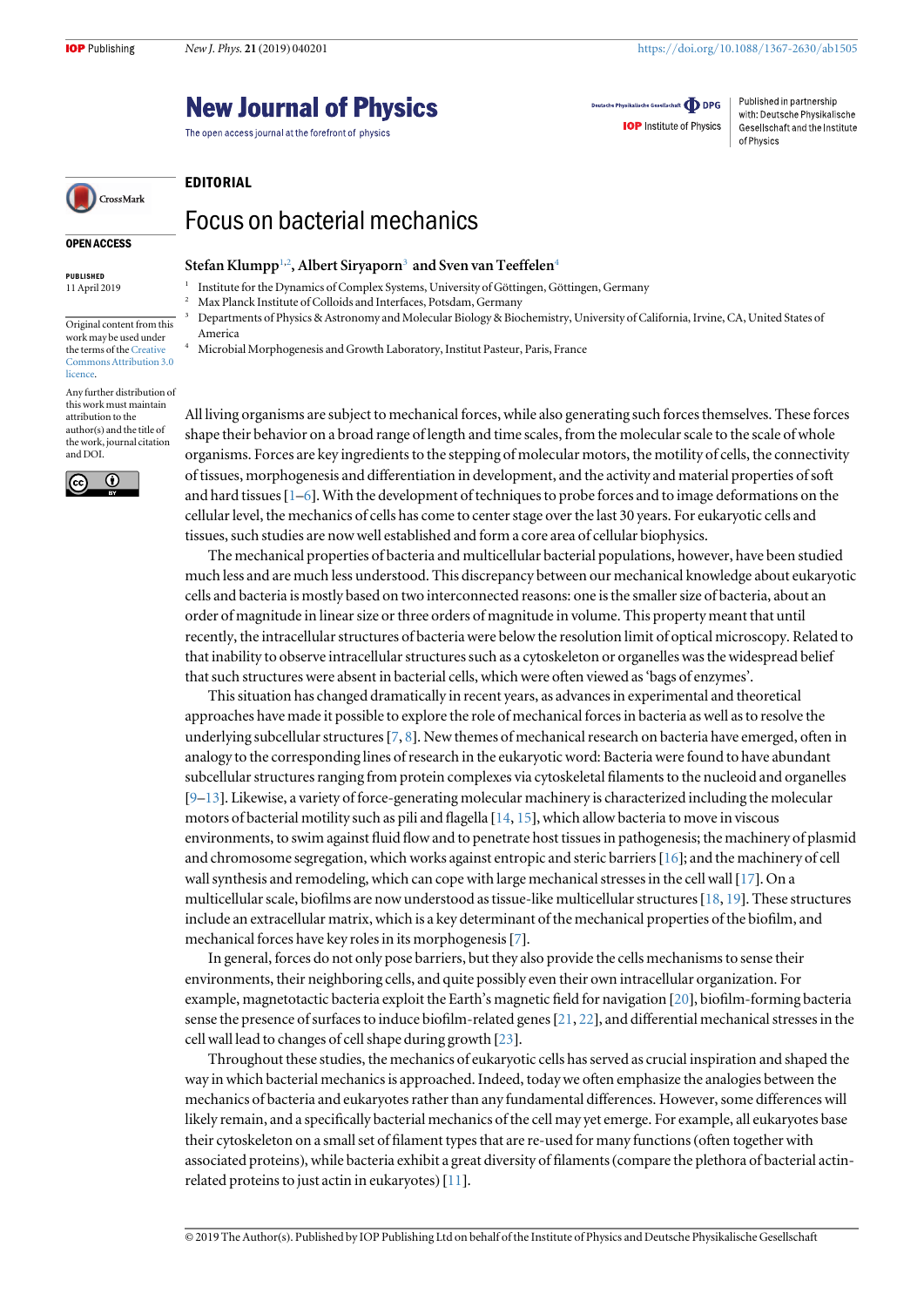#### Overview of the issue

In this'Focus on bacterial mechanics', we showcase recent advances in different aspects of bacterial life that are influenced by mechanics including intracellular and multicellular organization and patterns, morphogenesis, and motility.

An important example of macroscopic spatial organization of intracellular biomolecules is chromosome segregation. A widespread system for chromosome and plasmid segregation is the ParABS system. A large amount of ParB proteins faithfully bind plasmid DNA close to the origin of replication after nucleating on an array of parS sites. Interestingly, the ParB cluster spreads over thousands of basepairs by forming both bonds between adjacent sites on the DNA and between distant sites along the DNA through DNA looping. In the work by Walter et al [[24](#page-3-0)], this system is studied in terms of a statistical model of ParB binding, interaction, and DNA loop formation, which accurately predicts ParB binding profiles in agreement with previous experimental CHIP-Seq data. While the ParB cluster on DNA contains almost all ParB proteins in the cell, many membrane-embedded proteins form multiple distinct clusters. Wasnik et al [[25](#page-3-0)] describe how multiple clusters can stably persist through constant nucleation of new clusters in the growing cell envelope. This could be highly relevant for the formation of chemoreceptor arrays, which are found periodically along the cell axis. Expansion of the cell surface due to growth might also be the underlying cause for the asymmetric distribution of a bacterial adhesin in the rod-shaped pathogen Pseudomonas aeruginosa observed by Cooley et al [[26](#page-3-0)]. They found that the adhesin Psl is distributed homogeneously over the cell surface in wildtype cells. However, in the absence of a co-factor Pel, the protein is predominantly localized at the old poles of growing cells. Asymmetric distribution, in turn, lets cells detach from the surface at the old pole, with consequences on colony formation recently also described in work by Duvernoy et al [[27](#page-3-0)].

Motility has a significant impact on cellular and multicellular organization. At the multicellular level, N. gonorrhoeaeform microcolonies consisting of cellular aggregates on surfaces. Pönisch et al [[28](#page-3-0)] demonstrated that pili–pili interactions are critical for the self-assembly of microcolonies. Through a computation model, the authors showed that the combination of pilus force generation and the mechanical interaction between pili of neighboring cells gives rise to cell aggregates. In individual cells, flagella enable bacteria to swim through diverse environments. Zhou et al [[29](#page-3-0)] investigated the ability of bacteria to swim in an environment that contains a preferred orientation through the use of lyotropic chromonic liquid crystals. Here, B. subtilis swimming was guided by the directors that bias the orientation of the cell. The authors found that bacteria in this environment can adopt one of two swimming states: spinning along their long axis and remaining parallel to the director, but not moving in the plane of the cell, or swimming perpendicular to the directors. At the molecular level, the rotation of flagella is regulated by a chemosensory network. If the network is perturbed, Nord et al [[30](#page-3-0)] found that the rotation of flagella pauses. In E. colistrains lacking the chemosensory component CheY, flagella rotation under low load pauses on average for 5 ms for multiple times per second. These pauses are distinct from the transient pauses with functional chemosensory networks and demonstrate a distinct mechanism of flagellar pausing.

Another class of cellular and multicellular organization is given by dynamic patterns. Probably the bestknown system forming such a dynamic pattern is the oscillating Min system, which controls the plane of cell division in many bacteria. Here this system is studied by Kessler and Levine [[31](#page-3-0)] to find generic conditions for the emergence of traveling waves in a system with components that switch between the cytoplasm and the membrane, while their total abundance is conserved, see also the comment by Kruse [[32](#page-3-0)]. Patterns on a multicellular scale are discussed in the contribution by Morris *et al* [[33](#page-3-0)] and Wioland *et al* [[34](#page-3-0)]. In both cases, interactions with walls are crucial and guide the population behavior. In the first example, the interplay of motility, population growth and interaction with funnel-shaped barriers leads to population waves[[33](#page-3-0)]. In the other, interactions with walls influence the spatial organization of a bacterial suspension and result in a directed flow of the cells [[34](#page-3-0)], see also the comment by Giomi [[35](#page-3-0)].

### **Outlook**

Many questions remain and provide ample opportunities for future studies of bacterial mechanics. At the subcellular level, the lack of cytoskeletal motors raises the question how intracellular forces are generated. Is there a specific dedicated mechanism for every process that requires forces or are there generic mechanisms taking the role of the cytoskeletal motors? Does the diversity of cytoskeletal filaments correspond to an equally large diversity of mechanical properties?

At the cellular level, mechanical stimuli, both external and intracellular, have to be integrated with biochemical signaling. How is this accomplished For example, in motility, behavioral responses have to integrate chemical signals(chemotaxis) and mechanical 'signals', where the latter may either be sensed by a